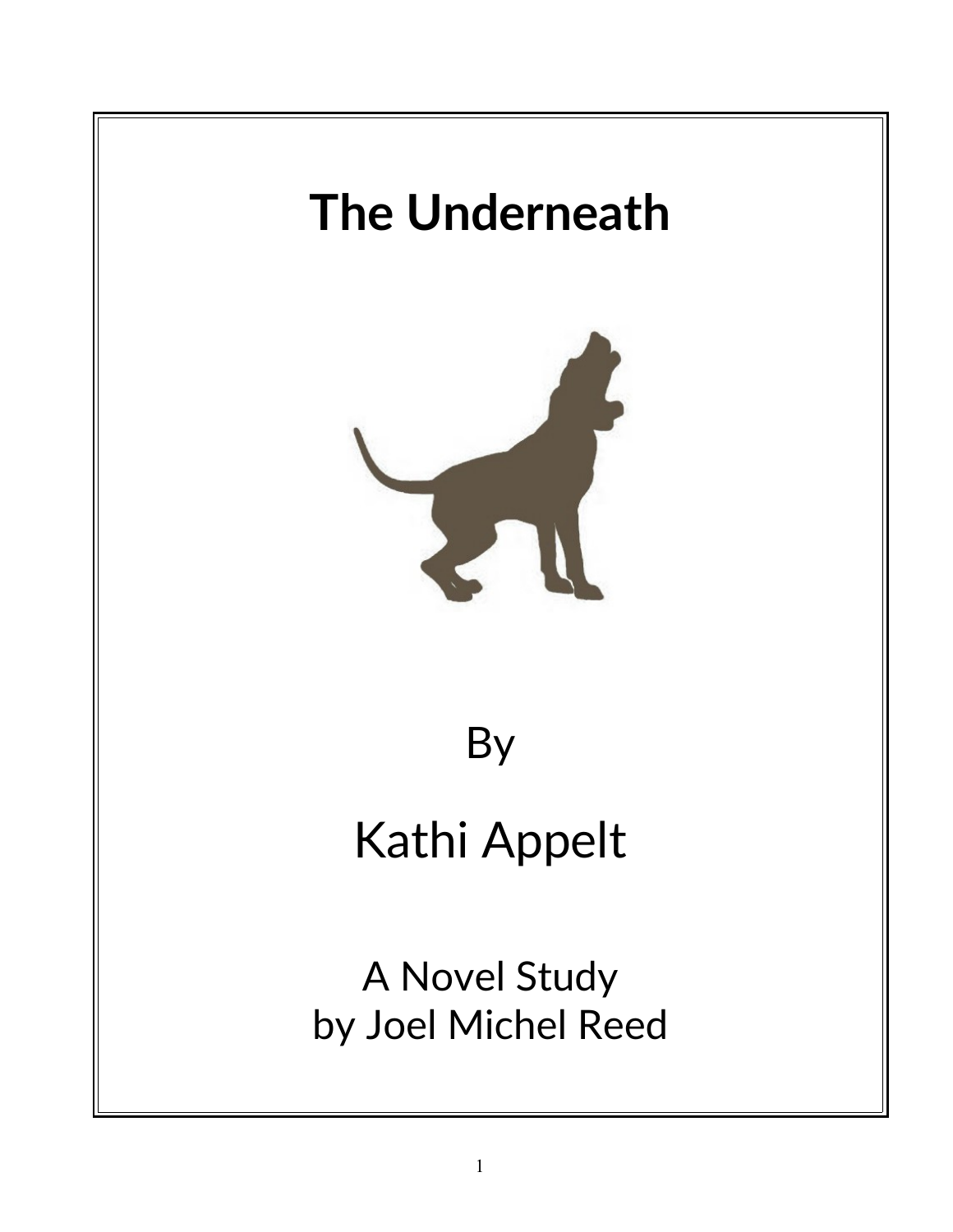*By Kathi Appelt*



# **Table of Contents**

| <b>Suggestions and Expectations</b> | 3  |
|-------------------------------------|----|
|                                     |    |
| List of Skills                      | 4  |
|                                     |    |
| Synopsis / Author Biography         | 5  |
|                                     |    |
| <b>Student Checklist</b>            | 6  |
|                                     |    |
| Reproducible Student Booklet        |    |
|                                     |    |
| <b>Answer Key</b>                   | 62 |

**About the author:** Joel Reed has over 70 published novel studies and is the author of four  $|$ novels. For information on his work and literature, please visit  $\overline{\text{www.reednovelstudies.com}}$ 

> Copyright © 2015 Joel Reed Revisions Completed in 2022 All rights reserved by author. Permission to copy for single classroom use only. Electronic distribution limited to single classroom use only. Not for public display.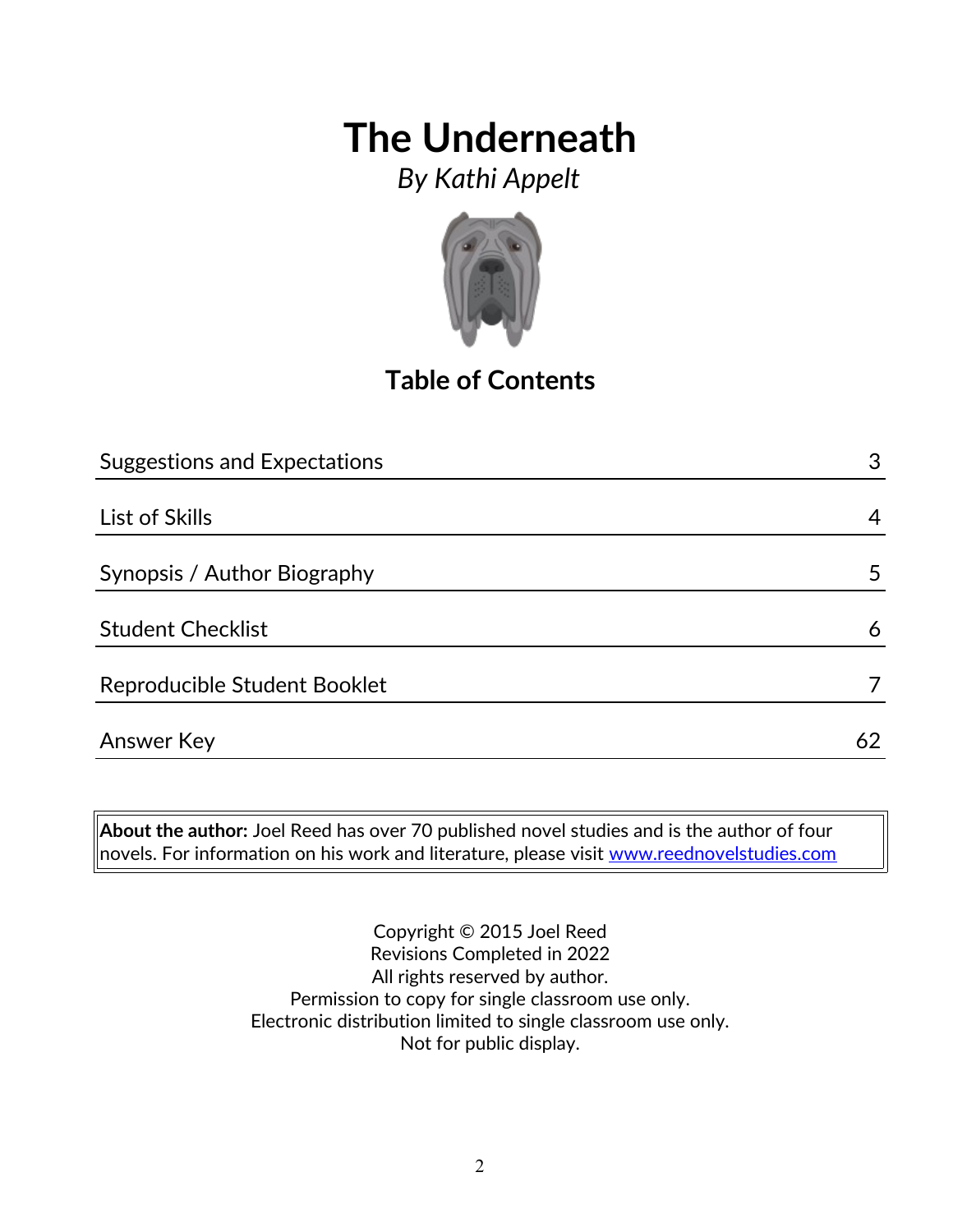*By Kathi Appelt*



### **Suggestions and Expectations**

This curriculum unit can be used in a variety of ways. Each chapter of the novel study focuses on several chapters of *The Underneath* and is comprised of five of the following activities:

- Before You Read
- Vocabulary Building
- Comprehension Questions
- Language Activities
- **Extension Activities**

#### **Links with the Common Core Standards (U.S.)**

Many of the activities included in this curriculum unit are supported by the Common Core Standards. For instance the *Reading Standards for Literature, Grade 5*, makes reference to

- a) determining the meaning of words and phrases. . . including figurative language;
- b) explaining how a series of chapters fits together to provide the overall structure;
- c) compare and contrast two characters;
- d) determine how characters … respond to challenges;
- e) drawing inferences from the text;
- f) determining a theme of a story . . . **and many others.**

A principal expectation of the unit is that students will develop their skills in reading, writing, listening and oral communication, as well as in reasoning and critical thinking. Students will also be expected to provide clear answers to questions and well-constructed explanations. It is critical as well that students be able to relate events and the feelings of characters to their own lives and experiences and describe their own interpretation of a particular passage.

A strength of the unit is that students can work on the activities at their own pace. Every activity need not be completed by all students. A **portfolio cover** is included (p.7) so that students may organize their work and keep it all in one place. A **Student Checklist** is also included (p.6) so that a record of completed work may be recorded.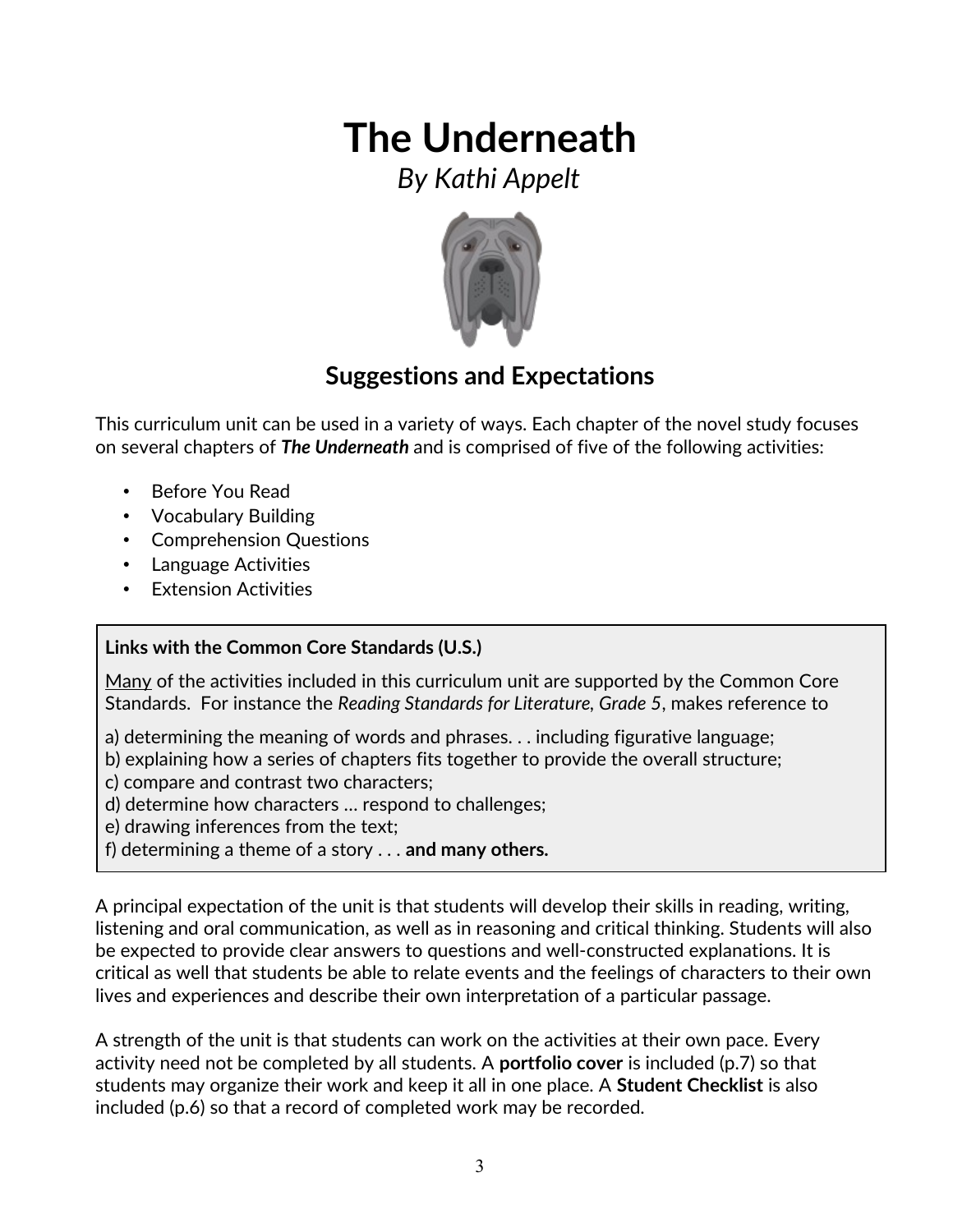- 4. Use of capitals and punctuation 10. Determining alphabetical order
- 5. Identifying syllables 11. Identify *personification*
- 6. Identify *anagrams* 12. Identify/create *similes*
- 1. Summarize the details of a setting

#### **Plot Activities**

**Setting Activities**

- 1. Complete a *time line* of events 4. Identify *cliffhangers*
- 
- 3. Complete Five W's Chart

#### **Character Activities**

- 
- 2. Complete a character comparison

#### **Creative and Critical Thinking**

- 
- 2. Write a newspaper story **7.** Write a book review
- 
- 4. Conduct an interview 9. Write a poem
- 5. Write an author biography

#### **Art Activities**

- 
- 
- 
- 2. Identify conflict in the story 5. Identify the climax of the novel.
- 1. Determine character traits 3. Relating personal experiences
- 1. Research 6. Write a description of personal feelings
	-
- 3. Participate in a talk show 8. Complete an Observation Sheet
	-
- 1. A Storyboard 3. Design a cover for the novel
- 2. Create a collage 4. Create a comic strip

**List of Skills**

**The Underneath**

*By Kathi Appelt*

#### **Vocabulary Development**

- 1. Locating descriptive words/phrases 7. Use of singular / plural nouns
- 2. Listing synonyms/homonyms 8. Listing compound words
- 3. Identifying/creating *alliteration* 9. Identifying parts of speech
- 
- 
-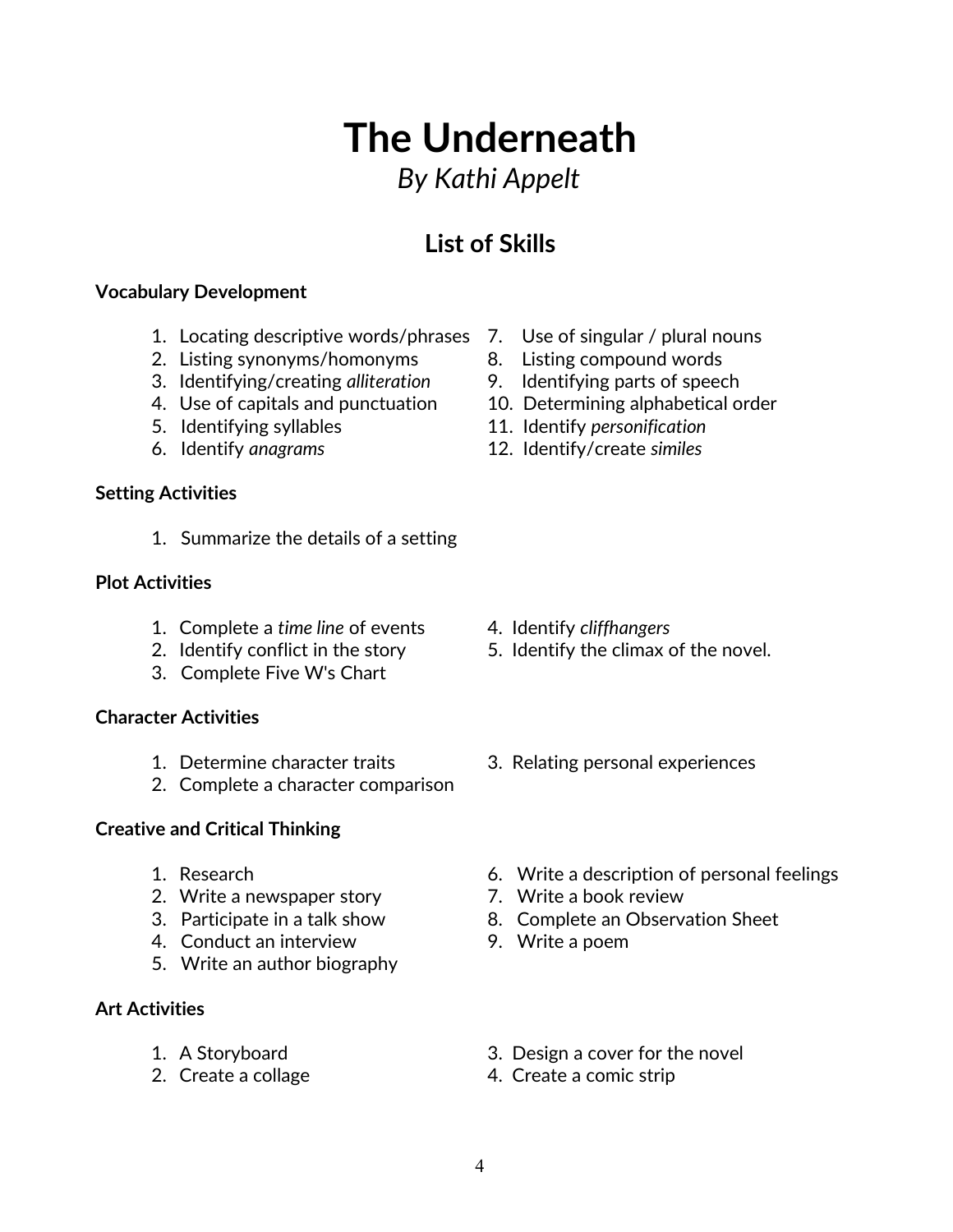# **The Underneath** *By Kathi Appelt*

### **Synopsis**

 A calico cat, about to have kittens, hears the lonely howl of a chained-up hound deep in the backwaters of the bayou. They are an unlikely pair, about to become an unlikely family. Ranger urges the cat to hide underneath the porch, to raise her kittens there because Gar Face, the man living inside the house, will surely use them as alligator bait should he find them. But they are safe in the Underneath … as long as they stay in the Underneath. (Courtesy of the publisher)

A complete synopsis and other helpful reviews can be found on the following website: https://en.wikipedia.org/wiki/The Underneath (novel)

#### **Author Biography** *Kathi Appelt*

**Kathi Appelt** (born July 6, 1954) is an American children's writer and writing teacher. She won the annual PEN USA award for Children's Literature recognizing *The Underneath* (2008).

Kathi Appelt was born in Fayetteville, North Carolina, and grew up in Houston, Texas. She graduated from Texas A&M University and lives in College Station, Texas. Appelt is the author of more than 30 books. She writes novels, picture books, poetry, and nonfiction for children and young adults. Her books have been translated into several languages: Spanish, Chinese, French and Swedish.



Her first novel was *The Underneath*, illustrated by David Small and published by Simon & Schuster in 2008. It features a cat and dog who live mainly beneath an old house in the Louisiana–Texas bayou. For that work she received the annual Children's Literature award from PEN Center USA and she was also a runner-up for the National Book Award and the American Library Association Newbery Medal (Newbery Honor Book).

Courtesy of Wikipedia. [https://en.wikipedia.org/wiki/Kathi\\_Appelt](https://en.wikipedia.org/wiki/Kathi_Appelt)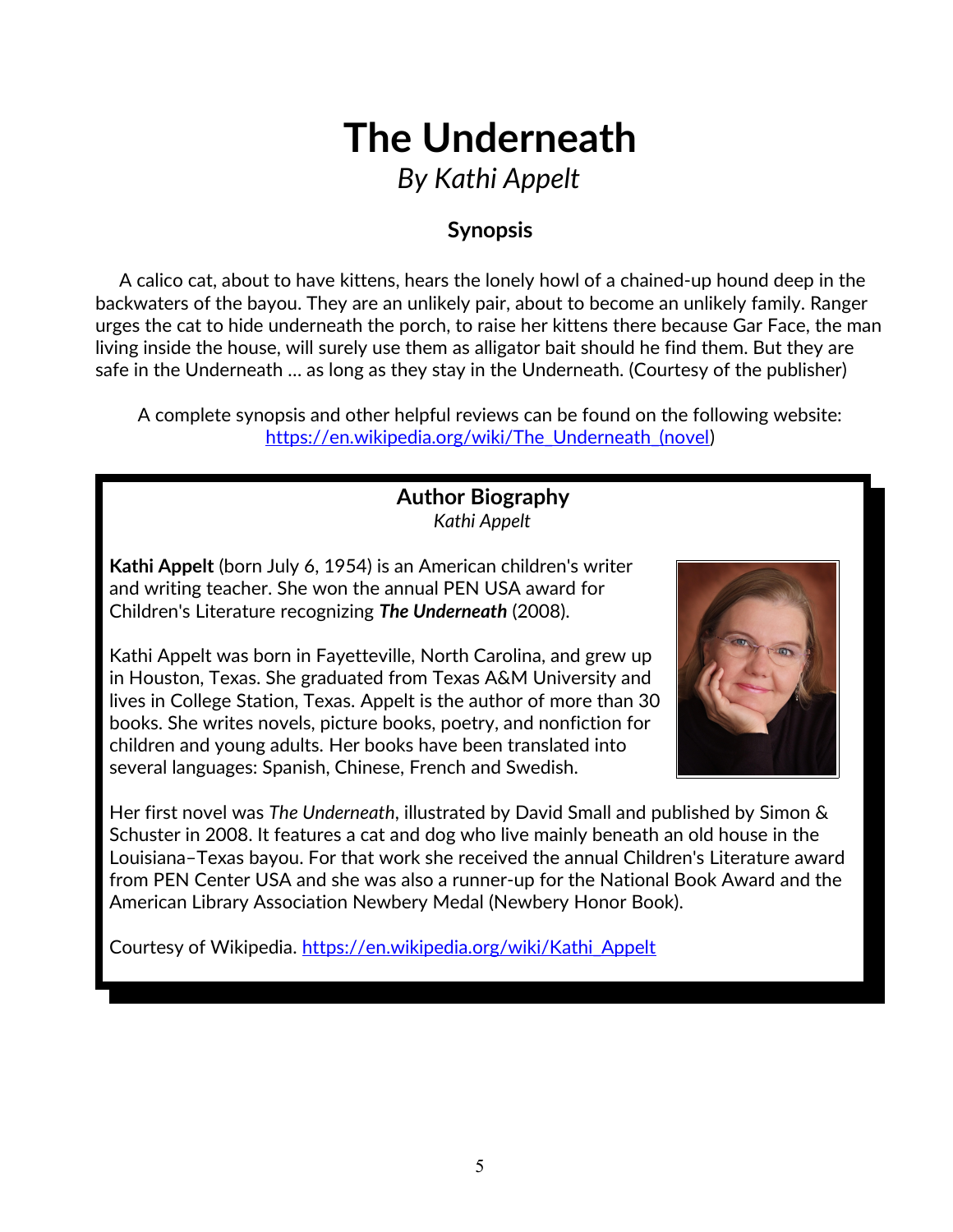*By Kathi Appelt*



**Student Checklist**

### Student Name

| Assignment | Grade / Level | Comments |
|------------|---------------|----------|
|            |               |          |
|            |               |          |
|            |               |          |
|            |               |          |
|            |               |          |
|            |               |          |
|            |               |          |
|            |               |          |
|            |               |          |
|            |               |          |
|            |               |          |
|            |               |          |
|            |               |          |
|            |               |          |
|            |               |          |
|            |               |          |
|            |               |          |
|            |               |          |
|            |               |          |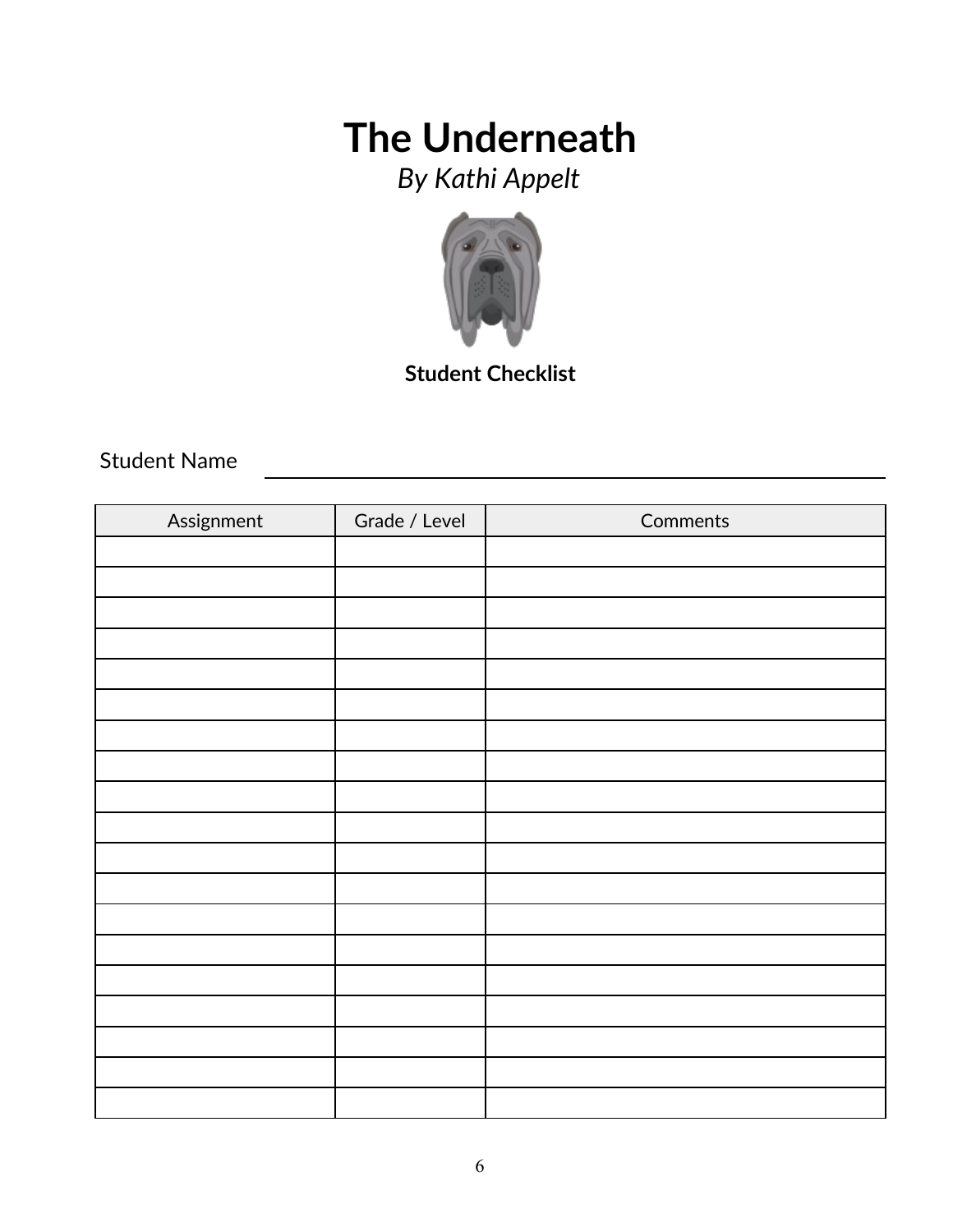

*By Kathi Appelt*

Name: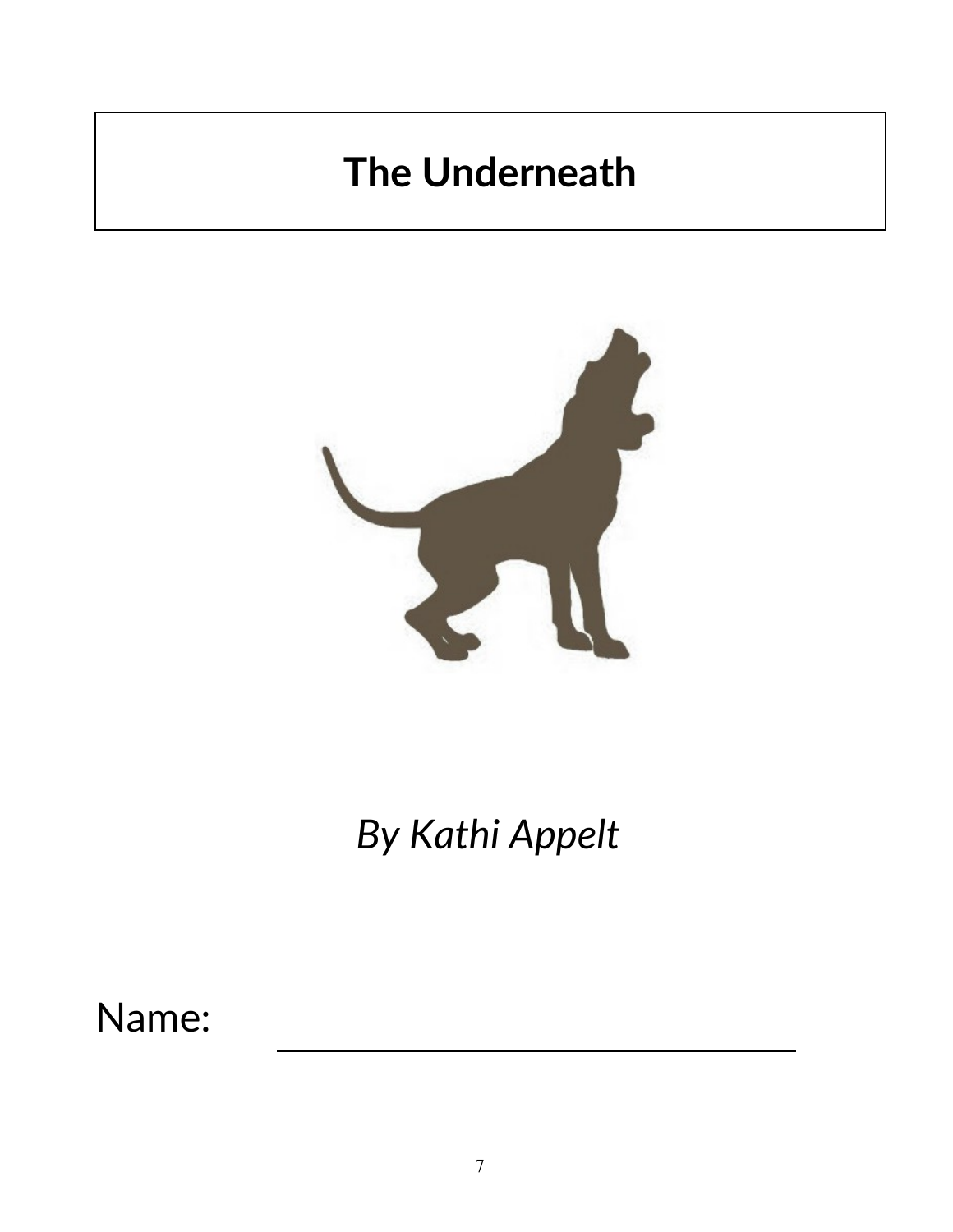### *By Kathi Appelt* **Chapters 1-10**

## **Before you read the chapter**:

Briefly predict what you think the plot of *The Underneath* will be about.



### **Vocabulary:**

Choose a word from the list to complete each sentence.

| watching | uncertain | enormous | loblolly  |
|----------|-----------|----------|-----------|
| slumped  | backward  | tumbled  | gathering |

- 1. On the other side of the forest, there is an old \_\_\_\_\_\_\_\_\_\_\_\_\_\_\_\_\_ pine.
- 2. The upper stories have long ago \_\_\_\_\_\_\_\_\_\_\_\_\_\_\_ to the forest floor.
- 3. It wasn't the chirring of the mourning doves that woke the calico cat, or the \_\_\_\_\_\_\_\_\_\_ sun peeking through the clouds, or even the rustling of a nearby squirrel.
- 4. In front of her sat a shabby frame house with peeling paint, a house that \_\_\_\_\_\_\_\_\_\_\_\_\_\_ on one side as if it were sinking into the red dirt.
- 5. Here, underneath the canopy of the \_\_\_\_\_\_\_\_\_\_\_\_\_\_\_\_\_\_ willows and birches and ash.
- 6. Crawdads scoot \_\_\_\_\_\_\_\_\_\_\_\_\_\_\_\_\_\_ in the gumbo-like water of the bayous.
- 7. Only something \_\_\_\_\_\_\_\_\_\_\_\_\_\_\_\_, sinking fast, could cause whirlpools that far apart.
- 8. As he made his way to the tilting house, he could feel the cells in his body \_\_\_\_\_\_\_\_\_\_\_\_\_\_\_\_\_\_\_\_\_\_\_\_\_\_\_\_\_\_ up into a tangled mass of yearning, yearning for something stronger than liquor.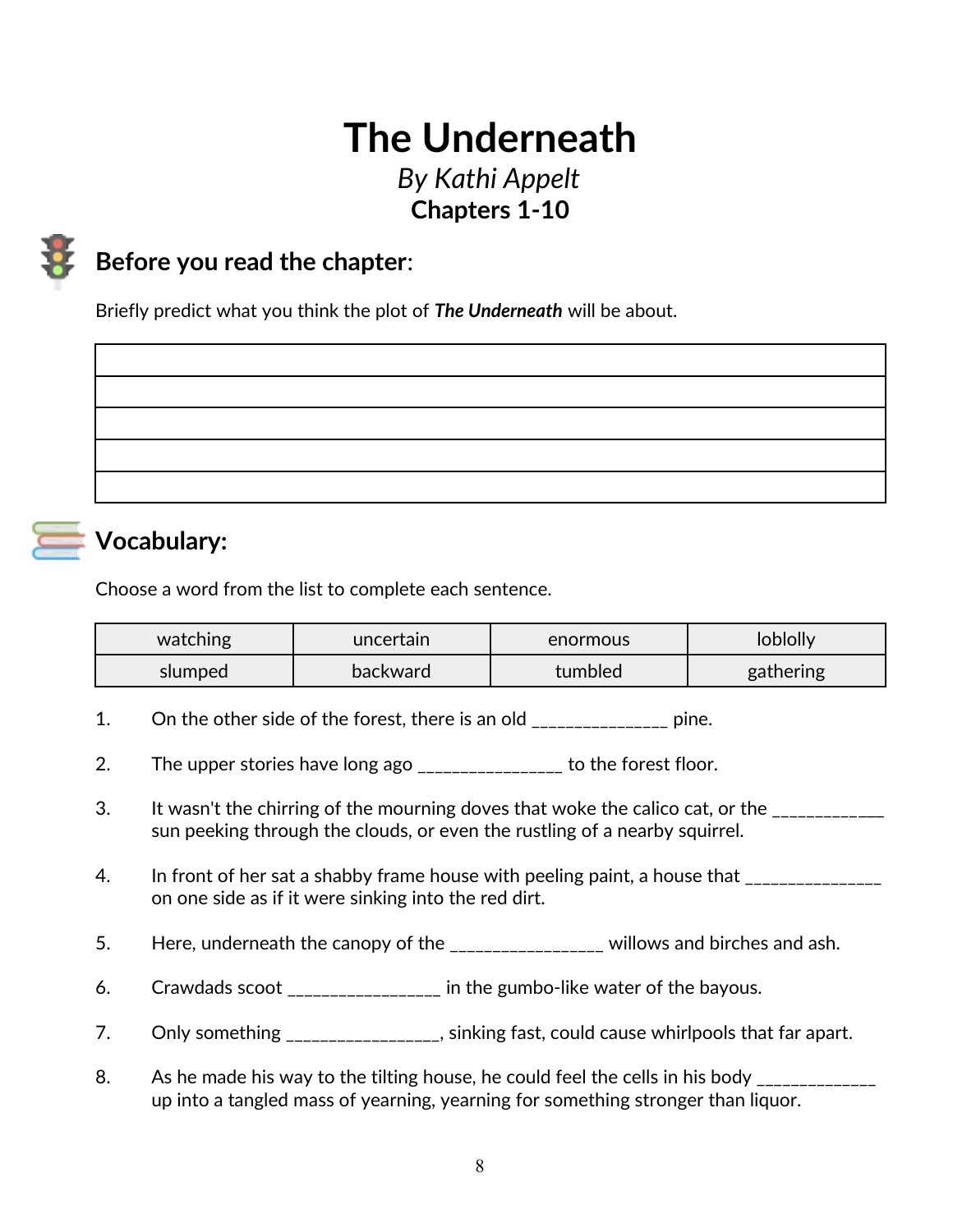

1. Briefly describe the setting of Chapter One.

2. Circle the correct narrative that our novel follows, and the reason for your choice.

|  | First Person Second Person Third Person |  |
|--|-----------------------------------------|--|
|  |                                         |  |
|  |                                         |  |
|  |                                         |  |

3. What was the strange sound that the calico cat heard in the distance?

b. What did the calico cat do as a result of hearing the strange sound?

4. Briefly describe what happened to the boy who was struck by his drunken father?

5. Why did Gar Face only care about hunting alligators and not the other animals?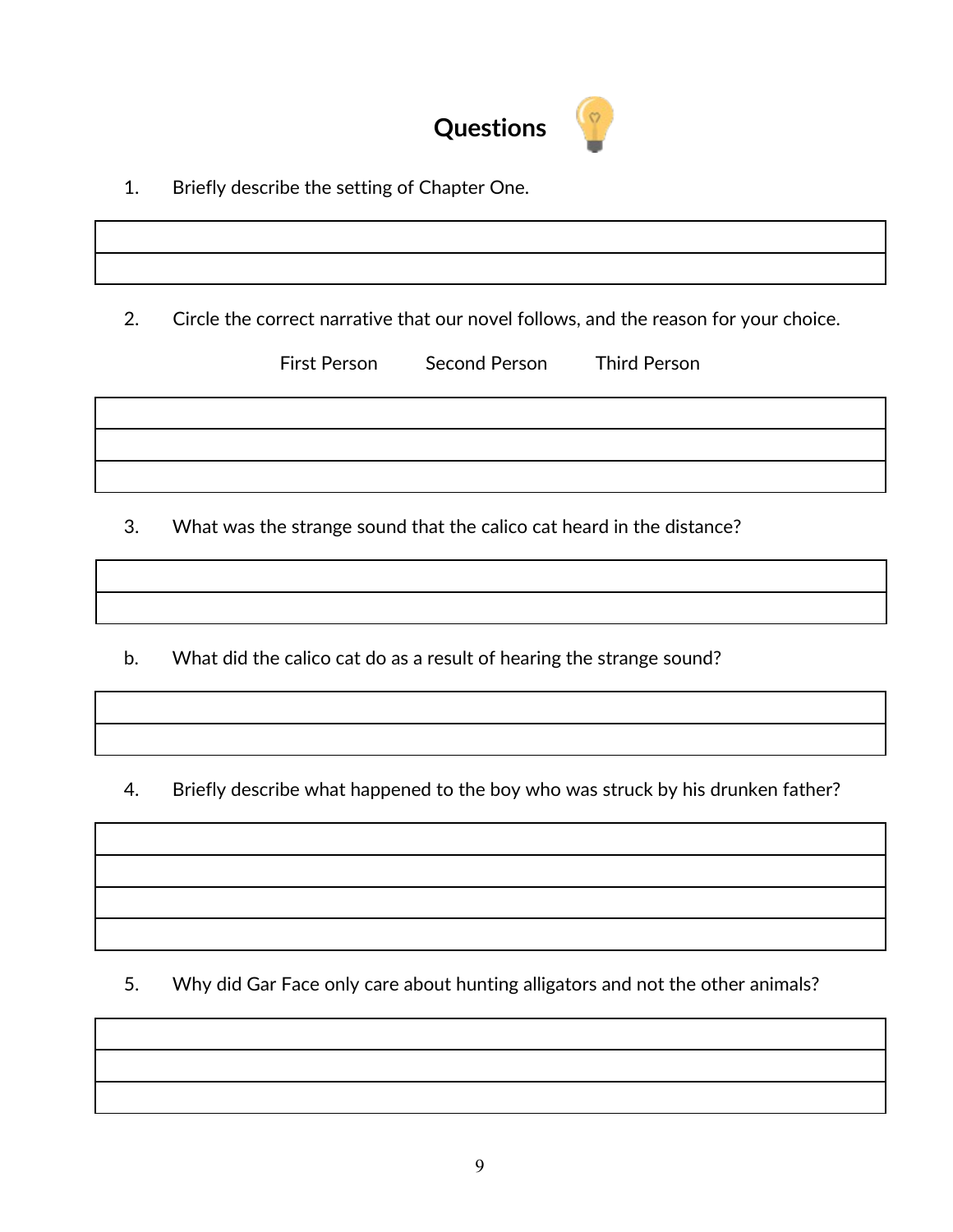## **Language Activity**



**A**. There are many writers that enjoy using **alliteration –** a literary device is where the author **r**epeats the same sound at the beginning of several words. Here's an example of an alliteration: ". . . **s**creeching, **s**creaming, **s**hrieking about **s**omething or other."

Using your imagination, create your own examples of **alliteration** from the following topics. Each example must contain a minimum of three words.

| The sound of rustling leaves. |  |
|-------------------------------|--|
|                               |  |
| The sound of water flowing.   |  |
|                               |  |
|                               |  |
| The appearance of a forest.   |  |

**B.** *PERSONIFICATION* is giving human qualities to something that is not human. Here is an example taken from Chapter Two of our novel: *"This tree, a thousand years old, huge and wide, straight and true, would say how it lifted its branches and welcomed the heavy rain, how it shivered as the cool water ran down its trunk and washed the dust from its long needles. How it sighed in that coolness."*



ABC

Why do you think personification is a popular literary device used by many authors?

Create your own example of personification.